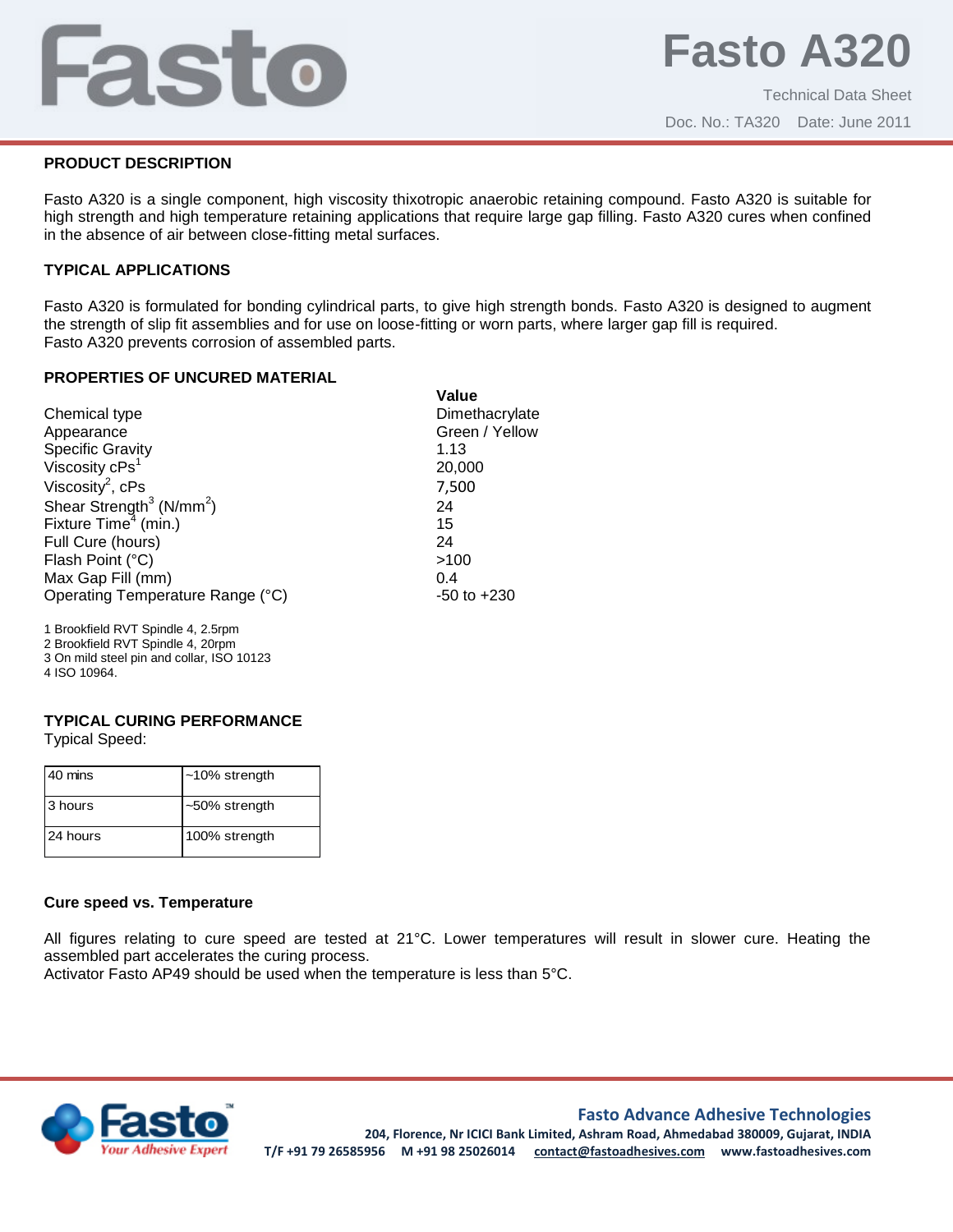# Fasto

#### **Cure speed vs. bond gap**

The size of the bond gap greatly affects the speed of cure of anaerobic adhesives. The larger the gap between surfaces, the slower the cure speed. Maximum recommended gap for Fasto A320 is 0.40mm, which will give approximately the cure schedule as detailed in the properties table.

#### **Cure speed vs. Substrate**

Cure speed and strength vary according to the substrates. When used on mild steel and brass components. Fasto A320 will reach full strength more rapidly than on more inert materials such as stainless steel and zinc dichromate. Anaerobic Adhesives only cure in the absence of air with metal part activation.

#### **Cure speed vs. Activator**

Where speed is too slow or the bond gap is very large, Fasto AP49 Anaerobic Activator may be used to accelerate cure speed. The use of an accelerator may reduce bond strength up to 30%. Fasto India recommends testing on the parts to measure the effect.

## **TYPICAL ENVIRONMENTAL RESISTANCE**

#### **Hot strength**

Fasto A320 is suitable for use at temperatures up to 230°C. At 200°C the bond strength will be ~50% of the strength of at 21°C. To achieve optimum high temperature performance, the product should be exposed to a temperature of 175°C for 30 minutes.

#### **Heat ageing**

Fasto A320 retains over 90% full strength when heated to 100°C for 90 days then cooled and tested at 21°C.

#### **Chemical / Solvent Resistance**

Fasto A320 exhibit excellent chemical resistance to most oils and solvents including motor oil, leaded petrol, brake fluid, acetone, ethanol, propanol and water. Anaerobic adhesives and sealants are not recommended for use in pure oxygen and chlorine lines.

#### **DIRECTIONS FOR USE**

Ensure parts are clean and dry and free from grease or oil. Apply adhesive to all the engaged area. Assemble parts and allow curing. Wipe excess adhesive from outside of joint. Product is normally hand applied from the bottle or tube. Dispensing systems are available for high volume assembly applications.

Please contact your Fasto representative for further advice on dispensing solutions.



**Fasto Advance Adhesive Technologies**

**204, Florence, Nr ICICI Bank Limited, Ashram Road, Ahmedabad 380009, Gujarat, INDIA T/F +91 79 26585956 M +91 98 25026014 contact@fastoadhesives.com www.fastoadhesives.com**